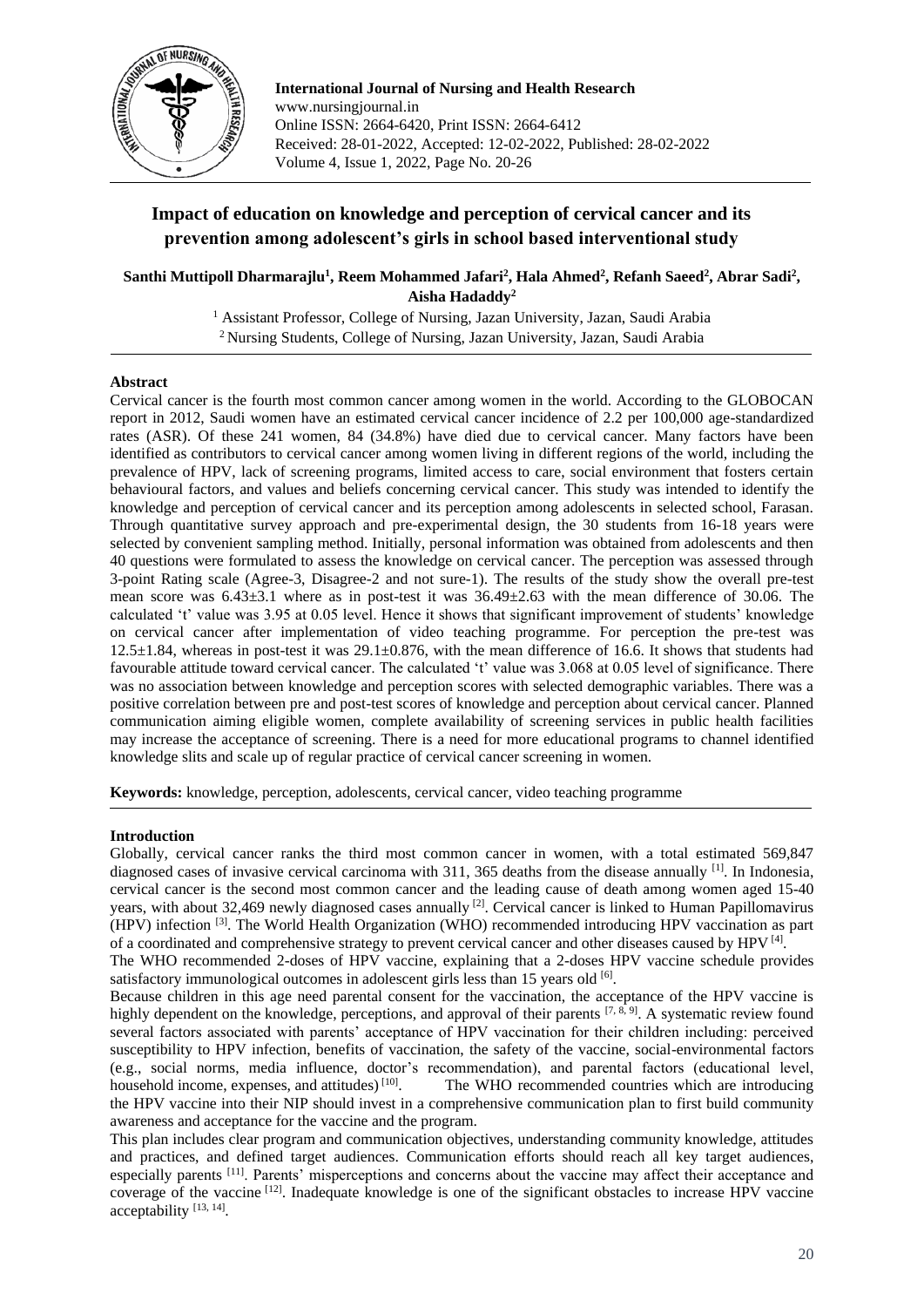## **Significance of the Study**

The health of woman represents the health status of any country. Women's health assumes importance because "her health status directly affects children's health". Mothers from a 'vulnerable' or 'special risk group' the risk is connected with childbearing and nurturing. Cervical cancer is most common cause of death among women in developing countries despite the fact the cervical cancer is preventable.

The major reason for the highest incidence rate of cervical cancer in the developing countries is due to the lack of awareness about cervical cancer among the elderly women. More than 99% of cervical cancer cases are related to infection with Human Papilloma Virus (HPV) an oncogenic virus and is a sexually transmitted disease (STD) which is mostly asymptomatic.

In 2018, an estimated 570 000 women were diagnosed with cervical cancer worldwide and about 311000 women died from the disease. Early diagnosed of cervical cancer is one of the most successfully treatable forms of cancer, as long as it is detected early and managed effectively  $[3]$ .

Cervical cancer is very much preventable and an important aspect of its prevention is the detection of the pre malignant form by cervical screening. A number of studies have shown that effective screening programmes have significantly reduced the incidence of cervical cancer in developed countries. The incidence of cervical cancer in the United Kingdom decreased significantly after the introduction of a national screening programme. This study seeks to compare the knowledge and Perception of female Adolescent students studying in Farasan School, Kingdom of Saudi Arabia towards cervical cancer and it screening.

# **Objectives**

- 1. Assess the knowledge and perception of cervical cancer among Adolescent girls before implementation of structured educational intervention
- 2. Assess the effectiveness of knowledge and perception of cervical cancer among Adolescent girls after implementation of educational interventional
- 3. To associate the pre-test scores with selected demographic variables
- 4. Correlate the post-test knowledge and attitude scores of cervical cancer among Adolescent girls

# **Hypothesis**

- 1. There is a significant difference between pre and post test scores of cervical cancer
- 2. There is a significant association between pre-test knowledge and perception scores on cervical cancer with demographic variables
- 3. There is a significant correlation between pre and post-test knowledge and perception scores on cervical cancer

# **Materials and Methods**

- **Research approach:** This is a quantitative based cross-sectional study
- **Research design:** Pre experimental one group pre and post-test design
- **Research setting:** The study was carried out in middle and high school of Farasan Governorate, Saudi Arabia
- **Population:** The population of the current study was secondary school girls students studying with the age group of 16-18 years Farasan Governorate.
- **Sample size:** The sample size adopted for this study was 30 students between the age group of 16-18 years.
- **Sample techniques:** Non probability Convenient sampling technique was used for this study.
- **Criteria for sampling technique:** Inclusion criteria-Students were studying in Farasan school at the age group of 16-18 years & Students who can understand the Arabic

# **Tool for data collection**

- 1. A questionnaire was developed for following components of information from the students. Basic sociodemographic profile like age, level of education, Family income, residence, age at menarche, regularity of menstrual cycle, previous knowledge on cervical cancer and vaccination and any vaginal infection.
- 2. The knowledge was assessed by Questionnaire, it has all the details of knowledge on cervical cancer and vaccination. The questionnaire has Yes, No and Don't Know options. The correct response was given for one mark and wrong options was given for zero mark. Totally 40 questions were formulated to assess the knowledge on cervical cancer.
- 3. The perception was assessed through 3-point Rating scale (Agree-3, Disagree-2 and Not sure-1). Totally 10 questions were formulated to assess the perception of cervical cancer. The total score was 30.

# **Data collection procedure**

- 1. Permission was obtained from Dean of university college of Farasan and Manager of Farasan governorate school.
- 2. Pre-test was conducted by using knowledge questionnaire and Rating scale was used to assess the perception of cervical cancer. Immediately after pre-test the education on cervical cancer and its prevention was taught to the students through video assisted teaching for 20 minutes.
- 3. Post test was conducted by using same pre-test tool on 7th day after educational administration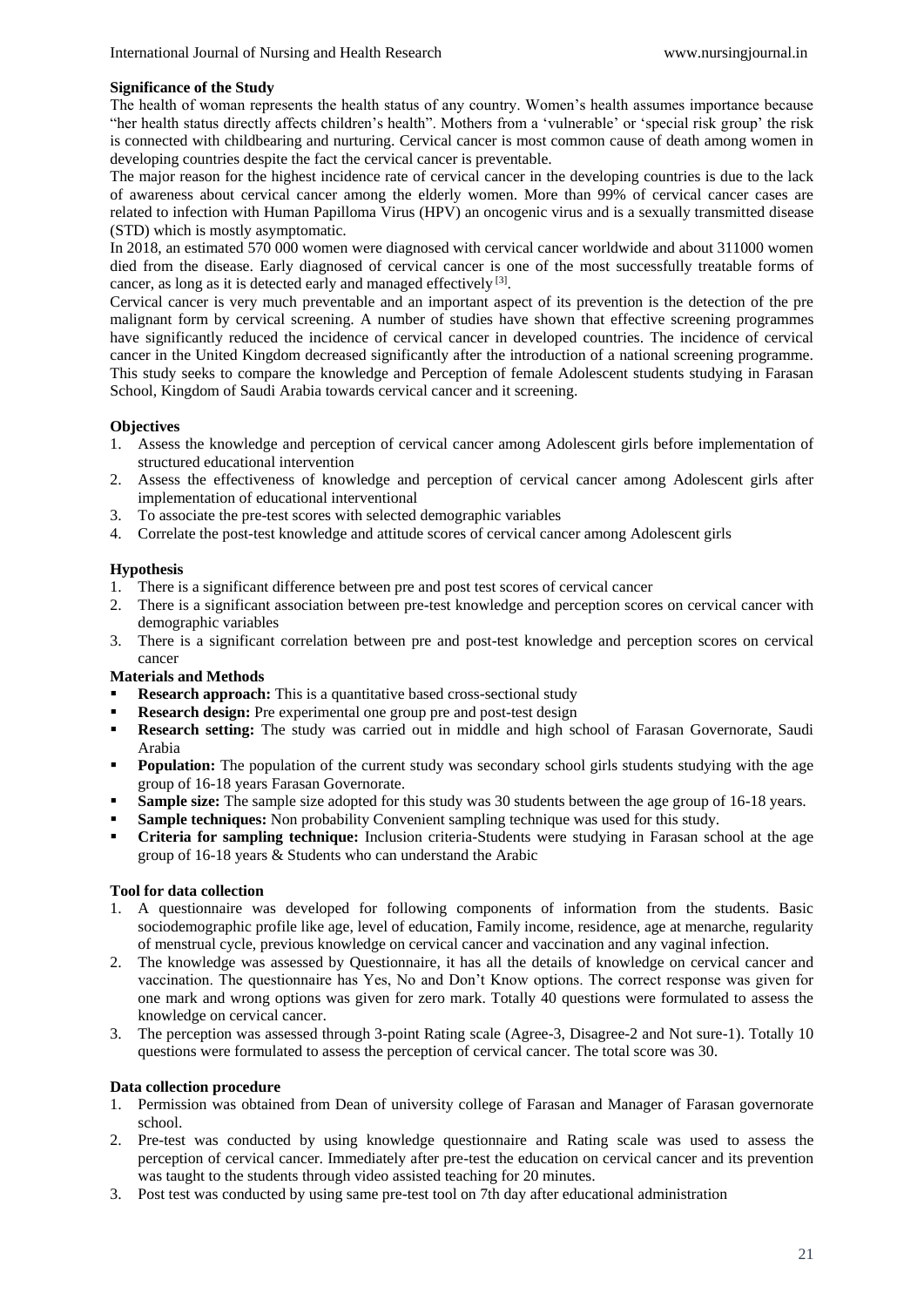## **Plan for data analysis**

- 1. Both descriptive and inferential statistics was used.
- 2. Mean, standard deviation and mean percentage was used to assess the knowledge and perception about cervical cancer and its prevention among adolescents between the age group of 16-18 years.
- 3. Inferential statistics like paired "t" test was used to assess the difference between pre and post-test knowledge and perception on cervical cancer and its prevention.
- 4. Chi square used to assess the association between pre-test scores with Demographic variables.
- 5. Correlation and Coefficient test was used to identify the significant relationship between Knowledge and Perception scores of cervical cancer and its prevention.

## **Findings and Results**

The Percentage wise distribution of demographic variable shows that, Most of the student (70%) where at the age group of 16-17 years. The highest percentage (63.33%) of students where at the level of intermediate education. 60 percentage (60%) of students living in rural areas. Most of the students (70%) had 5 number of family members in their house. The highest percentage (73.33%) of the students having regular menstrual cycle. Most (82%) of them had menarche at the age of 13 years. 37% of the students have irregular menstruation and recurrent vaginal infection.

|                 | <b>Awareness on Risk factors</b>                             | Yes                                         |              | No                      |               | Don't Know   |            |  |  |  |
|-----------------|--------------------------------------------------------------|---------------------------------------------|--------------|-------------------------|---------------|--------------|------------|--|--|--|
| S.No            | of cervical cancer                                           | Pre-test                                    | Post-test    | Pre-test                | Post-test     | Pre-test     | Post-test  |  |  |  |
| 1               | Infection with HPV                                           | $4(13.3\%)$                                 | 20 (66.7%)   | 10 (33.3%)              | 5(16.7%)      | 16 (53.3%)   | 5(16.7%)   |  |  |  |
| $\overline{2}$  | Smoking any form of<br>cigarettes                            | 5(16.7%)                                    | 22 (73.3%)   | 15 (50%)                | $3(10\%)$     | 10 (33.3%)   | 5(16.7%)   |  |  |  |
| 3.              | Having a weakened immune<br>system                           | $9(30\%)$                                   | 25 (83.3%)   | 10 (33.3%)              | 1(3.3%)       | 11 (36.7%)   | 4(13.3%)   |  |  |  |
| $\overline{4}$  | Long term use of the<br>contraceptive pill.                  | 3(10%)                                      | 24 (80%)     | 18 (60%)                | $2(6.7\%)$    | $9(30\%)$    | 4(13.3%)   |  |  |  |
| 5               | Infection with Chlamydia                                     | 2(6.7%)                                     | 28 (93.3%)   | 10 (33.3%)              | 0(0)          | 18 (60%)     | 2(6.7%)    |  |  |  |
| 6               | Having a sexual partner who<br>is not circumcised.           | $1(3.3\%)$                                  | 29 (96.7%)   | $9(30\%)$               | 0(0)          | 20 (66.7%)   | $1(3.3\%)$ |  |  |  |
| $\overline{7}$  | Starting sexual intercourse at<br>a tender age               | 11 (36.7%)                                  | 30 (100%)    | 4(13.3%)                | 0(0)          | 15 (50%)     | 0(0)       |  |  |  |
| $\,8\,$         | Having many sexual partners.                                 | 14 (46.7%)                                  | 30 (100%)    | $1(3.3\%)$              | 0(0)          | 15 (50%)     | 0(0)       |  |  |  |
| 9               | Having many children.                                        | 2(6.7%)                                     | 27 (90%)     | $\overline{17(56.7\%)}$ | 0(0)          | 11 (36.7%)   | $3(10\%)$  |  |  |  |
| 10              | Having a sexual partner with<br>many previous partners       | 16 (53.3%)                                  | 29 (96.7%)   | 7(23.3%)                | 0(0)          | 7(23.3%)     | 1(3.3%)    |  |  |  |
| 11              | Not going for regular smear<br>(Pap)                         | 6(20%)                                      | 2(6.7%)      | 14 (46.7%)              | 23<br>(76.7%) | 10 (33.3%)   | 5(16.7%)   |  |  |  |
| 12              | Keep clean environment can<br>reduce risk of Cervical cancer | $1(3.3\%)$                                  | 10 (33.3%)   | 12(40%)                 | 26<br>(86.7%) | $3(10\%)$    | 8(26.7%)   |  |  |  |
| 13              | Cervical cancer can occur in<br>women and men                | 3(10%)                                      | 22 (73.3%)   | 27 (90%)                | $3(10\%)$     | 0(0)         | 5(16.7%)   |  |  |  |
| 14              | Cervical cancer is caused by<br>HPV infection                | $9(30\%)$                                   | 30 (100%)    | 5(16.7%)                | 0(0)          | 16 (53.3%)   | 0(0)       |  |  |  |
|                 |                                                              | Awareness about Symptoms of cervical cancer |              |                         |               |              |            |  |  |  |
| 15              | <b>Vaginal Bleeding</b>                                      | 8 (26.7%)                                   | $28(93.3\%)$ | 12 (40%)                | 0(0)          | 10 (33.3%)   | $2(6.7\%)$ |  |  |  |
| 16              | Persistent lower back pain                                   | 7(23.3%)                                    | 29 (96.7%)   | 10 (33.3%)              | 0(0)          | 13 (43.3%)   | 1(3.3%)    |  |  |  |
| 17              | Persistent vaginal discharge<br>that smells unpleasant       | 17 (56.7%)                                  | 30 (100%)    | $3(10\%)$               | 0(0)          | 10 (33.3%)   | 0(0)       |  |  |  |
| 18              | Discomfort or pain during sex                                | 5(16.7%)                                    | 30 (100%)    | $3(10\%)$               | 0(0)          | 22 (73.3%)   | 0(0)       |  |  |  |
| 19              | Menstrual periods that are<br>heavier or longer              | 19 (63.3%)                                  | 30 (100%)    | 0(0)                    | 0(0)          | 11 (36.7%)   | 0(0)       |  |  |  |
| 20              | Persistent diarrhoea                                         | 2(6.7%)                                     | 15 (50%)     | 2(6.7%)                 | 8 (26.7%)     | 26 (86.7%)   | 7(23.3%)   |  |  |  |
| 21              | Vaginal bleeding after the<br>menopause                      | 8 (26.7%)                                   | 28 (93.3%)   | 11 (36.7%)              | 0(0)          | 11 (36.7%)   | 2(6.7%)    |  |  |  |
| 22              | Persistent pelvic pain                                       | 3(10%)                                      | 25 (83.3%)   | 5(16.7%)                | 0(0)          | 22 (73.3%)   | 5(16.7%)   |  |  |  |
| 23              | Vaginal bleeding during or<br>after sex                      | 20 (66.7%)                                  | 30 (100%)    | 0(0)                    | 0(0)          | $10(33.3\%)$ | 0(0)       |  |  |  |
| $\overline{24}$ | Blood in the stool or urine                                  | $1(3.3\%)$                                  | 22 (73.3%)   | 25 (83.3%)              | $2(6.7\%)$    | $4(13.3\%)$  | 6(20%)     |  |  |  |
| 25              | Unexplained weight loss                                      | $2(6.7\%)$                                  | 21 (70%)     | 12 (40%)                | $1(3.3\%)$    | 16 (53.3%)   | 8(26.7%)   |  |  |  |
|                 | Awareness about Vaccinations of cervical cancer              |                                             |              |                         |               |              |            |  |  |  |

**Table 1:** Frequency and percentage wise distribution of pre and post-test knowledge on cervical cancer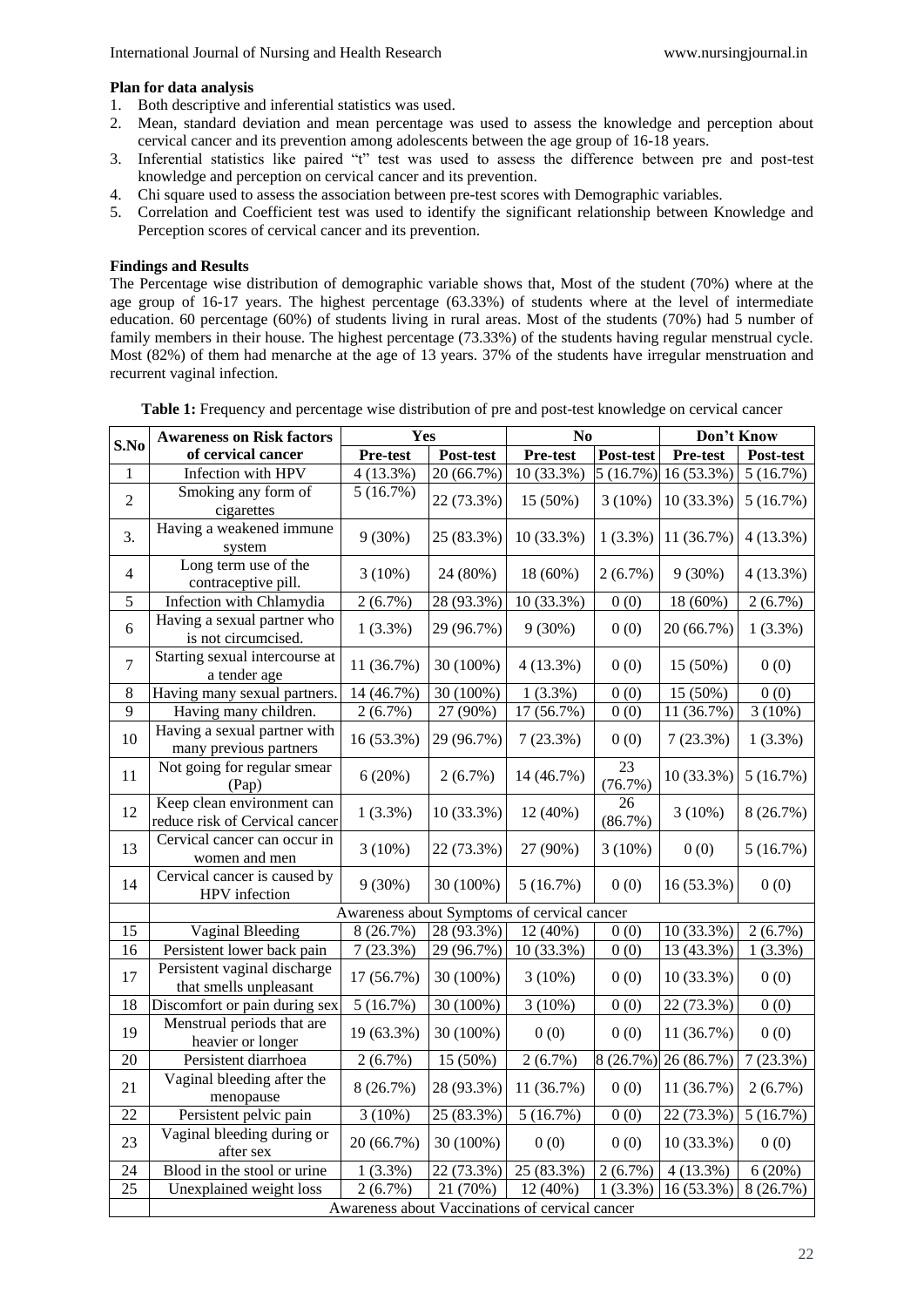| 26 | HPV vaccine does not give<br>protection from cervical<br>cancer                  | 12 (40%)   | 0(0)       | $3(10\%)$    | 30<br>$(100\%)$ | 15 (50%)   | 0(0)       |  |
|----|----------------------------------------------------------------------------------|------------|------------|--------------|-----------------|------------|------------|--|
| 27 | HPV vaccine can be given to<br>women and men                                     | $2(6.7\%)$ | 30 (100%)  | 27 (90%)     | 0(0)            | $1(3.3\%)$ | 0(0)       |  |
| 28 | HPV vaccine is given to<br>children                                              | 2(6.7%)    | 0(0)       | 0(0)         | 30<br>$(100\%)$ | 28 (93.3%) | 0(0)       |  |
| 29 | HPV vaccine is given to<br>Adolescent                                            | $2(6.7\%)$ | 30 (100%)  | 8(26.7%)     | 0(0)            | 20 (66.7%) | 0(0)       |  |
| 30 | 2 doses of HPV vaccine to be<br>given for adolescent age                         | $1(3.3\%)$ | 30 (100%)  | $4(13.3\%)$  | 0(0)            | 25 (83.3%) | 0(0)       |  |
| 31 | Vaccinating girls and women<br>before sexual debut to prevent<br>cervical cancer | 0(0)       | 30 (100%)  | 28 (93.3%)   | 0(0)            | 2(6.7%)    | 0(0)       |  |
|    | Awareness about Protective Factors of cervical cancer                            |            |            |              |                 |            |            |  |
| 32 | Not smoking                                                                      | 4(13.3%)   | 20 (66.7%) | $10(33.3\%)$ | 5(16.7%)        | 16 (53.3%) | 5(16.7%)   |  |
| 33 | Not becoming sexually active<br>at a young age                                   | 5(16.7%)   | 22 (73.3%) | 15 (50%)     | $3(10\%)$       | 10 (33.3%) | 5(16.7%)   |  |
| 34 | Being faithful to one sexual<br>partner                                          | $9(30\%)$  | 25 (83.3%) | 10 (33.3%)   | 1(3.3%)         | 11 (36.7%) | 4(13.3%)   |  |
| 35 | Not taking contraceptives                                                        | 3(10%)     | 24 (80%)   | 18 (60%)     | 2(6.7%)         | $9(30\%)$  | 4(13.3%)   |  |
| 36 | No vaginal douching                                                              | 2(6.7%)    | 28 (93.3%) | 10 (33.3%)   | 0(0)            | 18 (60%)   | 2(6.7%)    |  |
| 37 | Practicing safe sex                                                              | $1(3.3\%)$ | 29 (96.7%) | $9(30\%)$    | 0(0)            | 20 (66.7%) | $1(3.3\%)$ |  |
| 38 | Being circumcised                                                                | 11 (36.7%) | 30 (100%)  | 4 (13.3%)    | 0(0)            | 15 (50%)   | 0(0)       |  |
| 39 | HPV vaccination                                                                  | 2(6.7%)    | 30 (100%)  | 27 (90%)     | 0(0)            | $1(3.3\%)$ | 0(0)       |  |
| 40 | Attending regular screening                                                      | 18 (60%)   | 28 (93.3%) | 1(3.3%)      | 0(0)            | 11 (36.7%) | 2(6.7%)    |  |

The item wise distribution of student's knowledge on cervical cancer shows that, in pre-test, more or less 60 percentage of students were answered in the aspects of having many sexual partners (53.3%), persistent vaginal discharge that smells unpleasant (56.7%), vaginal bleeding during, menstrual periods that are heavier or longer and after sex (63.3%) and attending regular screening can prevent cervical cancer (60%). Nearly 40 percentage of students had knowledge in the aspects of Starting sexual intercourse at a tender age (36.7%), HPV vaccine does not give protection from cervical cancer (40%) and being circumcised can prevent cervical cancer (36.7%). Less than 10 percentage of students had knowledge on the aspects like HPV vaccination can protect cervical cancer (6.7%), Practicing safe sex (3.3%), No vaginal douching (6.7%), not taking contraceptives (10%), 2 doses of HPV vaccine to be given for adolescent age (3.3%), HPV vaccine can be given to women and men (6.7%), HPV vaccine is given to children (6.7%), HPV vaccine is given to Adolescent (6.7%), Unexplained weight loss (6.7%), Blood in the stool or urine (3.3%), Persistent diarrhoea (6.7%), Cervical cancer can occur in women and men (10%), Keep clean environment can reduce risk of Cervical cancer (3.3%), Having many children (6.7%), Having a sexual partner who is not circumcised (3.3%), Infection with Chlamydia (6.7%) and Long term use of the contraceptive pill (10%).

**Table 2:** Area wise distribution Mean, SD and Mean percentage of pre and post-test scores on knowledge of cervical cancer

| S. no          | Areas of awareness on                                    | <b>Max</b> |      | <b>Pre-intervention</b> |       | <b>Post intervention</b> |           | 'T' test     | P     |
|----------------|----------------------------------------------------------|------------|------|-------------------------|-------|--------------------------|-----------|--------------|-------|
|                | cervical cancer                                          | score      | Mean | <b>SD</b>               | Mean  | <b>SD</b>                | differenc | <b>Value</b> | value |
|                | Awareness on Risk factors of<br>Cervical cancer          | 14         | 2.57 | 0.97                    | 12.53 | 0.91                     | 9.96      |              |       |
| $\overline{2}$ | Awareness about Symptoms<br>of cervical cancer           | 11         | 2.03 | 0.72                    | 10.03 | 0.62                     | 8         |              |       |
| 3              | Awareness about<br>Vaccinations of cervical<br>cancer    | 6          | 0.53 | 0.57                    | 5.7   | 0.47                     | 5.17      | 3.95         | 0.05  |
| $\overline{4}$ | Awareness about Protective<br>Factors of cervical cancer | 9          | 1.3  | 0.84                    | 8.23  | 0.63                     | 6.93      |              |       |
|                | Total                                                    | 40         | 6.43 | 3.1                     | 36.49 | 2.63                     | 30.06     |              |       |

Area wise distribution on Mean, SD and Mean difference shows that, in pre-test the students obtained the highest mean in the aspect of risk factors of cervical cancer  $(2.57\pm0.97)$  and similar mean score was obtained in the areas of awareness about symptoms of cervical cancer  $(2.03\pm0.72)$  and protective factors of cervical cancer  $(1.3\pm0.84)$ respectively. The lowest mean score was obtained in the area of vaccinations of cervical cancer (0.53±0.57).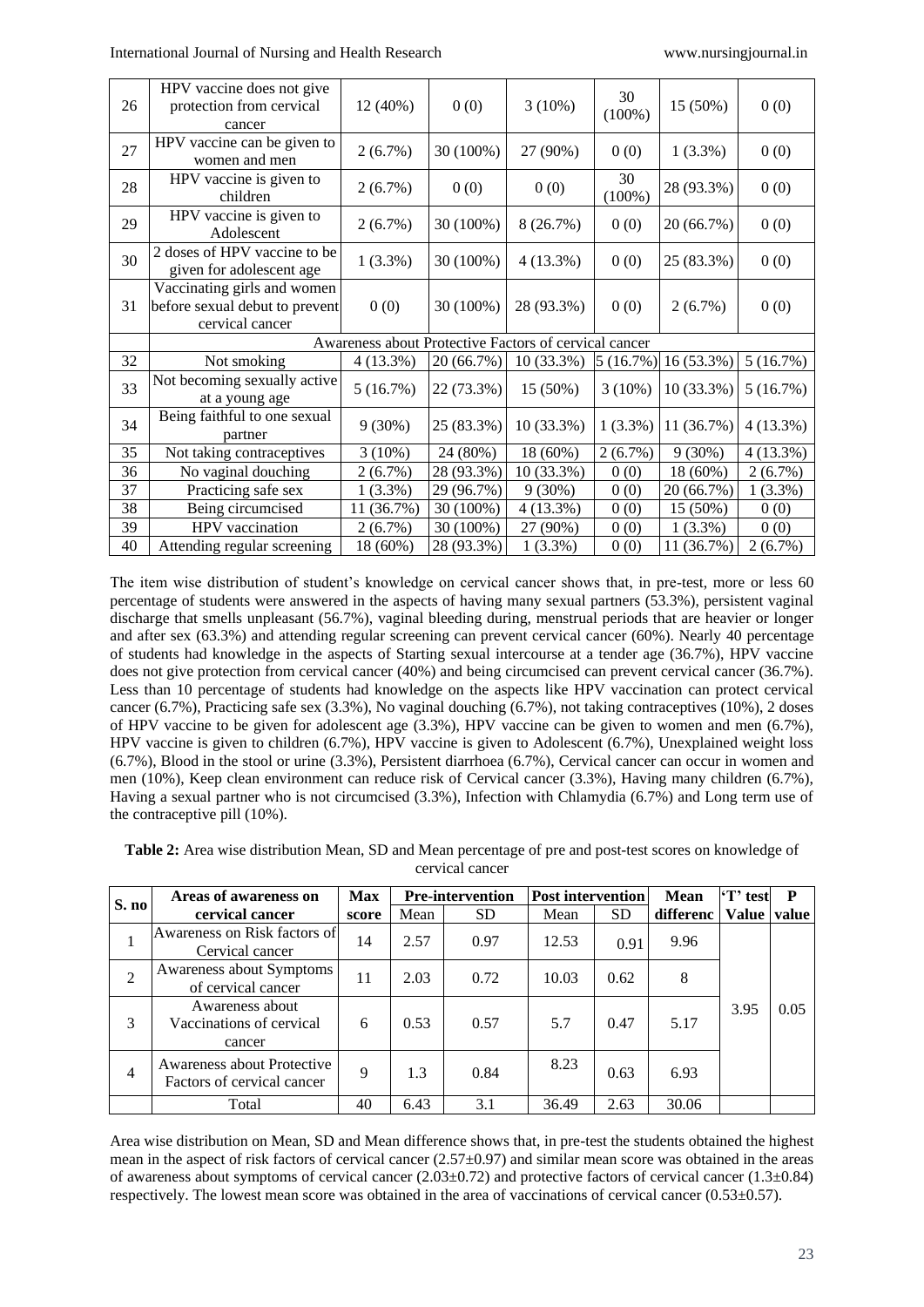Whereas in the post-test the highest means score was obtained in the area of awareness on risk factors of cervical cancer (12.53±0.91), More or less similar percentage of mean score was obtained in the areas of awareness about symptoms of cervical cancer (10.03±0.62) and awareness about protective factors of cervical cancer (8.23±0.63) and very less mean score was obtained in the area of awareness on vaccination of cervical cancer (5.7±0.47). The overall pre-test mean score was 6.43±3.1 where as in post-test it was 36.49±2.63 with the mean difference of 30.06. The calculated 't' value was 3.95 at 0.05 level. Hence it shows that significant improvement of students' knowledge on cervical cancer after implementation of educational programme.



# **Fig 1**

|                |                                                                        |                 | Agree                 | <b>Disagree</b>       |            | Not sure             |               |  |
|----------------|------------------------------------------------------------------------|-----------------|-----------------------|-----------------------|------------|----------------------|---------------|--|
| S. no          | Perception on cervical cancer                                          | <b>Pre-test</b> | Post-test             | <b>Pre-test</b>       | Post-test  | <b>Pre-test</b>      | Post-<br>test |  |
| 1              | HPV infection is a common STI in<br>women                              | $2(6.7\%)$      |                       | 26 (86.7%) 14 (46.7%) | $1(3.3\%)$ | 14 (46.7%)           | $3(10\%)$     |  |
| $\overline{2}$ | All person, both women and men are<br>at risk for having HPV infection | $1(3.3\%)$      | 29 (96.7%)            | 27 (90%)              | $1(3.3\%)$ | 2(6.7%)              | 0(0)          |  |
| 3.             | HPV infection can cause cervical<br>cancer                             | 17(56.7%)       | 30 (100%)             | 2(6.7%)               | 0(0)       | 11 (36.7%)           | 0(0)          |  |
| $\overline{4}$ | HPV infection is a major cause of<br>women death                       | $2(6.7\%)$      |                       | 28 (93.3%) 25 (83.3%) | $2(6.7\%)$ | $3(10\%)$            | 0(0)          |  |
| 5              | No sex before marriage                                                 | 5(16.7%)        | 29 (96.7%)            | $3(10\%)$             | 0(0)       | 22 (73.3%)           | $(3.3\%)$     |  |
| 6              | Cervical cancer is a dangerous<br>cancer                               | 18 (60%)        | 30 (100%)             | $3(10\%)$             | 0(0)       | $9(30\%)$            | 0(0)          |  |
| 7              | Every woman is at risk of<br>developing cervical cancer                | $2(6.7\%)$      | 28 (93.3%)            | 24 (80%)<br>(80%)     | $1(3.3\%)$ | $4(13.3\%)$          | $1(3.3\%)$    |  |
| 8              | I believe HPV vaccination is useful<br>for preventing cervical cancer  | 20 (66.7%)      | 30 (100%)             | 0(0)                  | 0(0)       | 10 (33.3%)           | 0(0)          |  |
| 9              | I believe HPV vaccine is safe                                          | 20 (66.7%)      | 30 (100%)             | 0(0)                  | 0(0)       | 10 (33.3%)           | 0(0)          |  |
| 10             | Attending a seminar on screening<br>and treatment of cervical cancer   |                 | 17 (56.7%) 29 (96.7%) | $2(6.7\%)$            | 0(0)       | $11(36.7%)$ $(3.3%)$ |               |  |

Item wise distribution of perception on cervical cancer shows that in pre-test the highest number of students were agreed in the aspects of HPV vaccination is useful for preventing cervical cancer (66.7%) and it is safe (66.7%) respectively. More or less nearly 60% of students were agreed in the items of cervical cancer is dangerous cancer (60%), HPV infection can cause cervical cancer (56.7%) and attending a seminar on screening and treatment of cervical cancer (56.7%). Very smaller number of students were agreed in the aspects of Every woman is at risk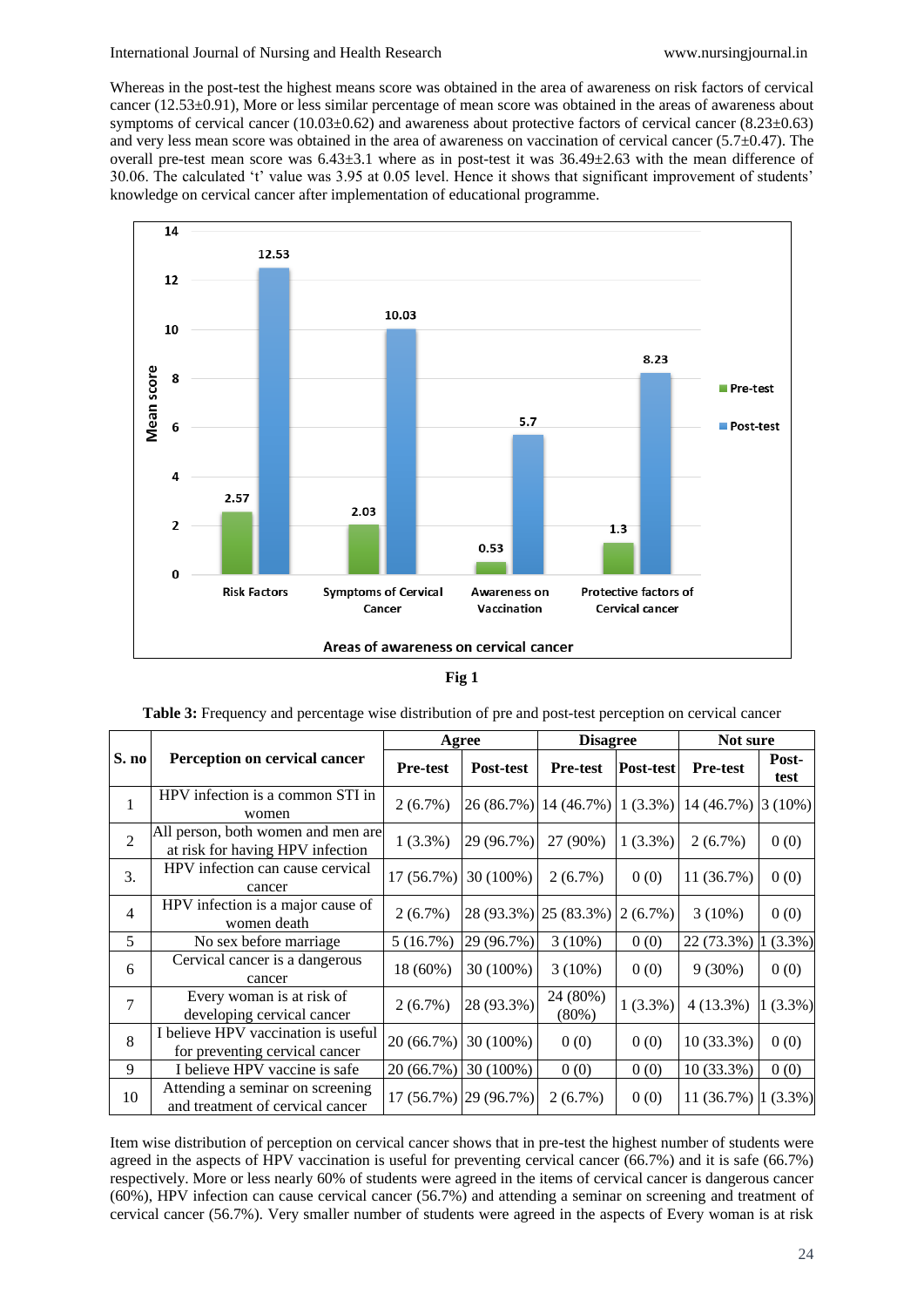#### International Journal of Nursing and Health Research www.nursingjournal.in

of developing cervical cancer (6.7%), HPV infection is a major cause of women death (6.7%), HPV infection is a common STI in women (6.7%) and both women and men are at risk for having HPV infection (3.3%) respectively.

| Table 4: Area wise distribution of Mean, SD and Mean percentage of pre and post-test scores on perception of |
|--------------------------------------------------------------------------------------------------------------|
| cervical cancer                                                                                              |

| S.No    | <b>Areas of Perception on</b><br>cervical cancer | <b>Max</b><br><b>Score</b> | Pre-<br><b>Intervention</b> |           | Post<br>intervention |           | <b>Mean</b><br>difference | 't' test     | P value |
|---------|--------------------------------------------------|----------------------------|-----------------------------|-----------|----------------------|-----------|---------------------------|--------------|---------|
|         |                                                  |                            | <b>Mean</b>                 | <b>SD</b> | <b>Mean</b>          | <b>SD</b> |                           | <b>Value</b> |         |
|         | Risk factors of cervical cancer                  | 21                         | 5.3                         | 2.23      | 20.13                | 0.819     | 14.83                     |              |         |
| ◠<br>٠. | HPV vaccination & awareness<br>education         | Q                          | 1.07                        | 0.78      | 8.47                 | 0.51      | 7.4                       | 9.22         | 0.05    |
|         | Total                                            | 30                         | 12.5                        | .84       | 29.1                 | 0.876     | 16.6                      |              |         |

Area wise distribution of Mean, SD and Mean percentage of pre and post-test scores on perception of cervical cancer shows that, in pre-test the mean score for risk factors of cervical cancer was  $5.3\pm 2.23$ , where as in posttest it was 20.13±0.819, with the mean difference of 14.83. The mean score for the area of HPV vaccination & awareness education in pre-test was  $1.07\pm0.78$ , in post-test it was  $8.47\pm0.51$  with the mean difference of 7.4. The overall mean score shows that in pre-test it was  $12.5 \pm 1.84$ , whereas in post-test it was  $29.1 \pm 0.876$ , with the mean difference of 16.6. It shows that students had favourable attitude toward cervical cancer. The Calculated 't' value was 3.068 at 0.05 level of significance. It depicts that video assisted teaching programme on cervical cancer was highly effective.

There was no significant association between levels of education, residence, number of family members, Regularity of menstrual cycle, previous knowledge about cervical cancer, previous knowledge about cervical cancer vaccination and any vaginal infection with the pre test scores on cervical cancer. Hence it shows that the difference observed mean score values were not true difference so the research hypothesis was rejected. Where as in age it was significant association with the pre-test scores it shows that the difference observed mean score values were true difference so the research hypothesis was accepted. There was a positive correlation (0.84) knowledge and perception scores of cervical cancer.

# **Summary**

This study was conducted to assess the cervical cancer Knowledge and perception among female adolescents' students (16-18 years) studying in Farasan Governorate School, Farasan, KSA. Through survey research approach and pre-experimental design 30 students were conveniently selected from the school. The overall pretest mean score was 6.43±3.1 where as in post-test it was 36.49±2.63 with the mean difference of 30.06. The calculated 't' value was 3.95 at 0.05 level. Hence it shows that significant improvement of students' knowledge on cervical cancer after implementation of educational programme. in pre-test it was 12.5±1.84, whereas in posttest it was 29.1±0.876, with the mean difference of 16.6. It shows that students had favourable attitude toward cervical cancer. The calculated 't' value was 3.068 at 0.05 level of significance. It depicts that video assisted teaching programme on cervical cancer was highly effective. There was no association between knowledge and perception scores with selected demographic variables. There was a positive correlation between pre and posttest scores of knowledge and perception about cervical cancer.

# **Conclusion**

The study found that students had Adequate knowledge and favourable attitude toward cervical cancer screening, and prevention; still there is a gap to transform it into practice. Since high knowledge and positive attitudes themselves are not enough to ensure uptake of practice of screening, there is a need to uplift such cervical cancer screening services so that more women can access them irrespective of where they reside. Planned communication aiming eligible women, complete availability of screening services in public health facilities may increase the acceptance of screening. There is a need for more educational programs to channel identified knowledge slits and scale up of regular practice of cervical cancer screening in women.

# **Conflicts of Interests**

The research received no specific grant from any funding agency in public, commercial or not-for-profit sectors. The author declared no conflicts of interest.

#### **References**

- 1. World Health Organization. 10 Facts on immunization, 2018. http://www.who.int/features/factfiles/ immunization/en/.
- 2. Vashishtha VM, Kumar P. 50 Years of immunization in India: progress and future. Indian Pediatr,2013:50:111-118.
- 3. National Family Health Survey, 2018. http://rchiips.org/ nfhs/pdf/NFHS4/India.pdf.